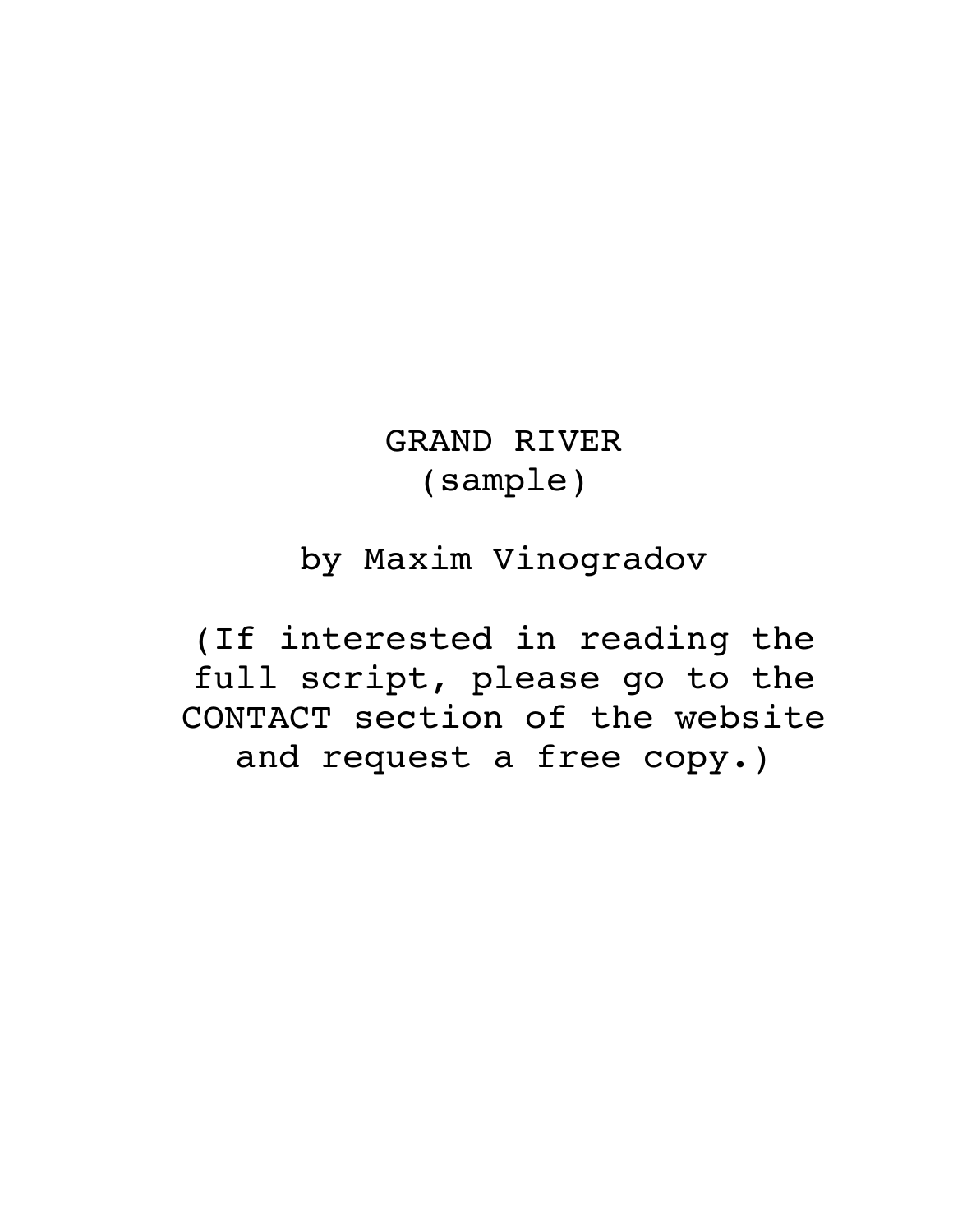#### FADE IN:

EXT. GRAND RIVER - DAY - 2014

EMILY (7) stares down at her reflection in the Grand River. She's got frizzy, brown hair dangling all the way down to the water, half-cocooning her face.

She leans forward and dips her hair in the lake, watching the ripples make her face indecipherable.

*SPLASH!* Emily jumps, seeing heavy ripples. Looking twenty yards ahead of her, a TREE BRANCH plops up to the surface.

Emily looks up: MAYA (5) is BARELY HOLDING ONTO the pine tree hanging over the river. She squirms to get another hand on its trunk, but SLIPS and FALLS DOWN TO THE WATER.

Maya submerges. Emily is frozen.

```
EMILY
   (whispered)
Maya...?!
```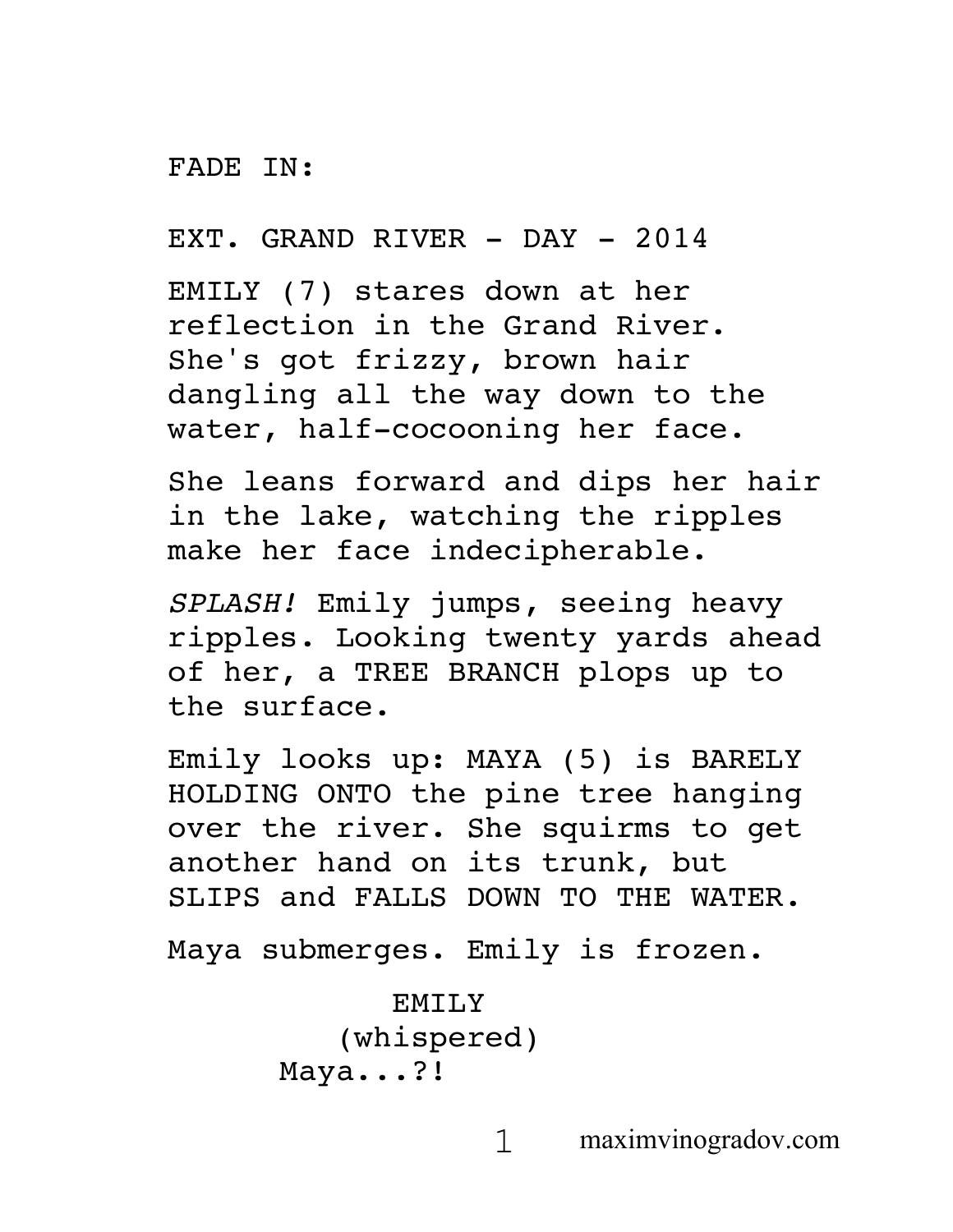Maya plops up to the surface, FLAILING.

#### EMILY

Maya!

Maya tries to yell, but keeps sinking under. She hugs onto the floating tree branch, but it SPINS, DUNKING HER.

#### EMILY<sub>N</sub>

Oh, no... Oh, no... Maya!

Emily SPRINGS INTO THE WATER, running along the river floor. Maya is STILL UNDER THE BRANCH.

Emily stops, not able to touch the river floor anymore. She's JUST OUT OF REACH, smacking at the soaked branch bristles.

```
EMILY
   (pushing lips 
   over water)
Maya!
```
The branch spins up as Maya GASPS IN AIR. Maya frantically searches,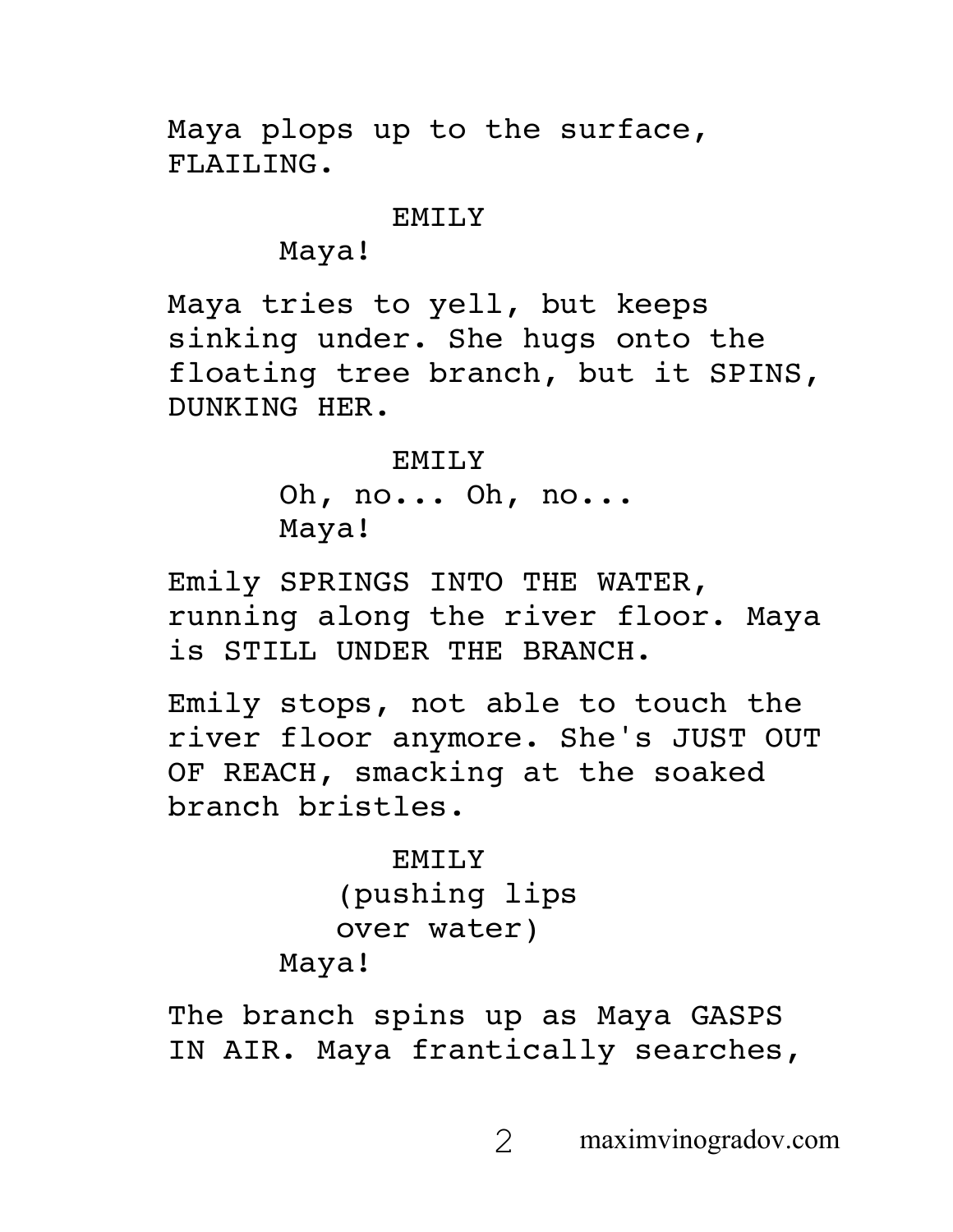spotting Emily and kicking towards her.

Emily GRABS THE BRANCH, pulling herself up, DUNKING THEM BOTH. She kicks backward, bringing the sinking branch towards the shore.

EXT. GRAND RIVER - MOMENTS LATER

Emily and Maya lie on the shore, breathing heavily. Emily musters all her energy to push herself onto her elbows and move to Maya, hanging over her.

> EMTI<sub>N</sub> Do you need Mom...? Maya...!

Maya heaves and shakes Emily away, unable to look away from the broken tree.

#### EMILY

Maya, tell me if you can see my fingers.

Emily holds two fingers up to Maya's nose as Maya looks right through them.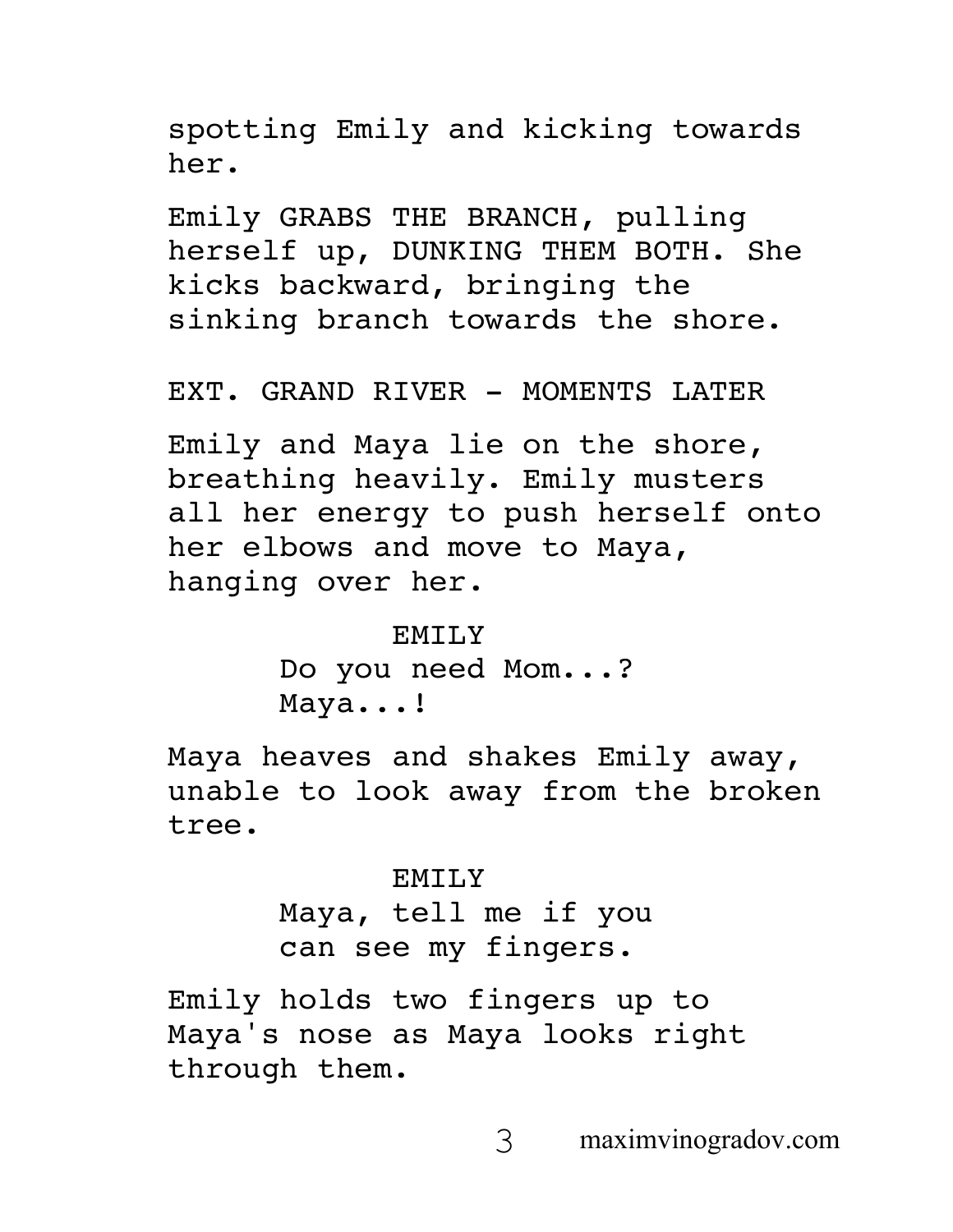### EMILY

Maya? Hey... hey... Maya?

Maya wheezes. Emily collapses on her arm, hugging her tight.

## EMILY

Please don't let this happen... *Please. Please,* don't let this happen. *Please.*

Maya huffs incoherently, trying to speak. Emily brings herself up again, looking down at Maya.

### EMILY

Maya!

MAYA

(incoherent)

I saw Him.

## EMILY

# Can you breathe?

Maya shakes her head, she WHEEZES. A SMILE blossoms on Maya's face as she slowly HUGS HERSELF.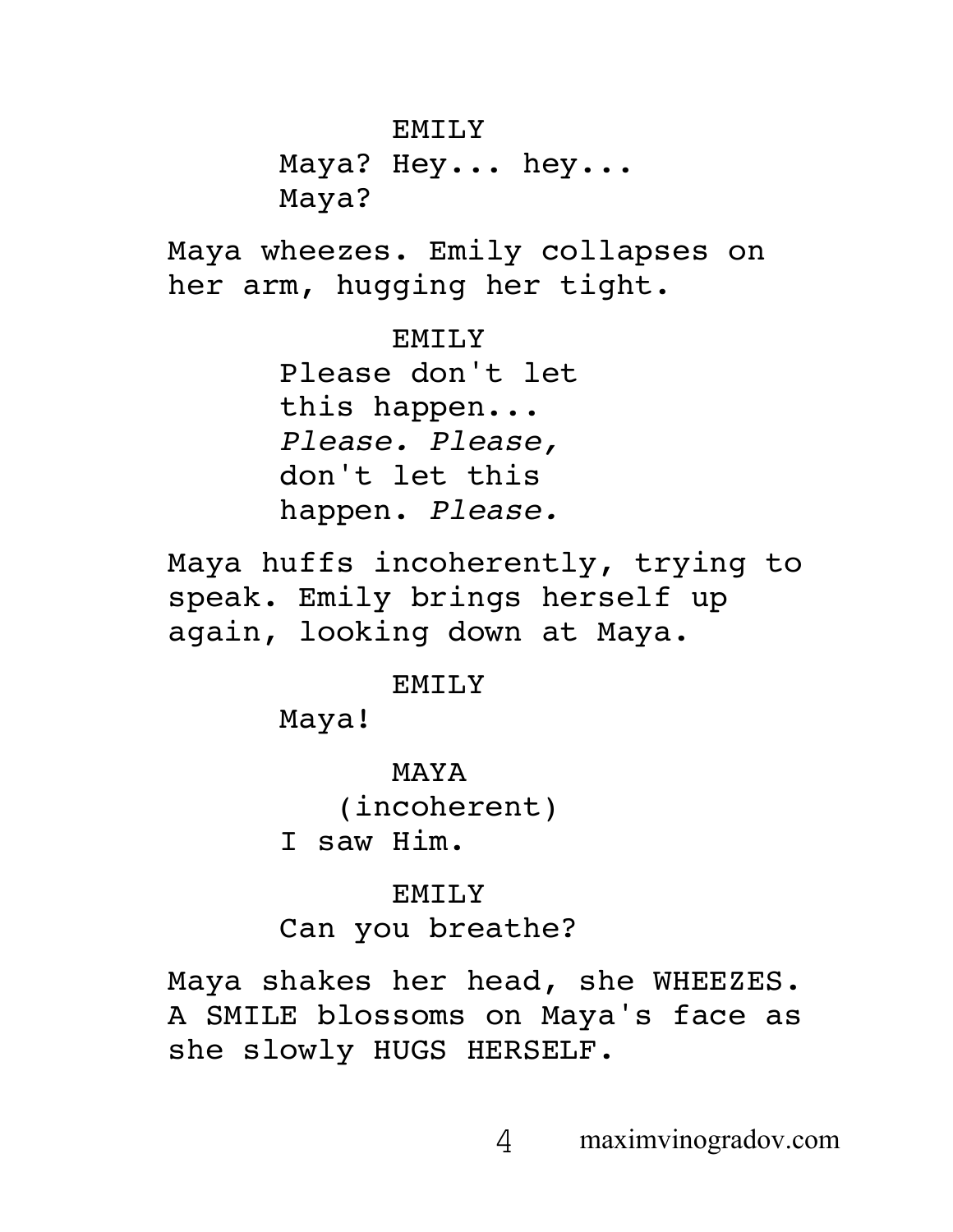MAYA

(incoherent) I saw Him. It's a miracle.

EMILY

Maya, do you need to...? What do I...? Oh, G-d. Please be okay. Please, please, don't be now.

Maya POINTS TO THE SKY. Emily looks up after her finger.

CUT TO BLACK.

TEXT: *GRAND RIVER*

FADE IN:

EXT. METRO-DETROIT JEWISH ACADEMY -DAY - 2019

TERRA (25) sits on the hood of her 2001 RED CHEVY MALIBU, checking her smartphone.

She sees a YOUNG GIRL (12) coming towards her, struggling with a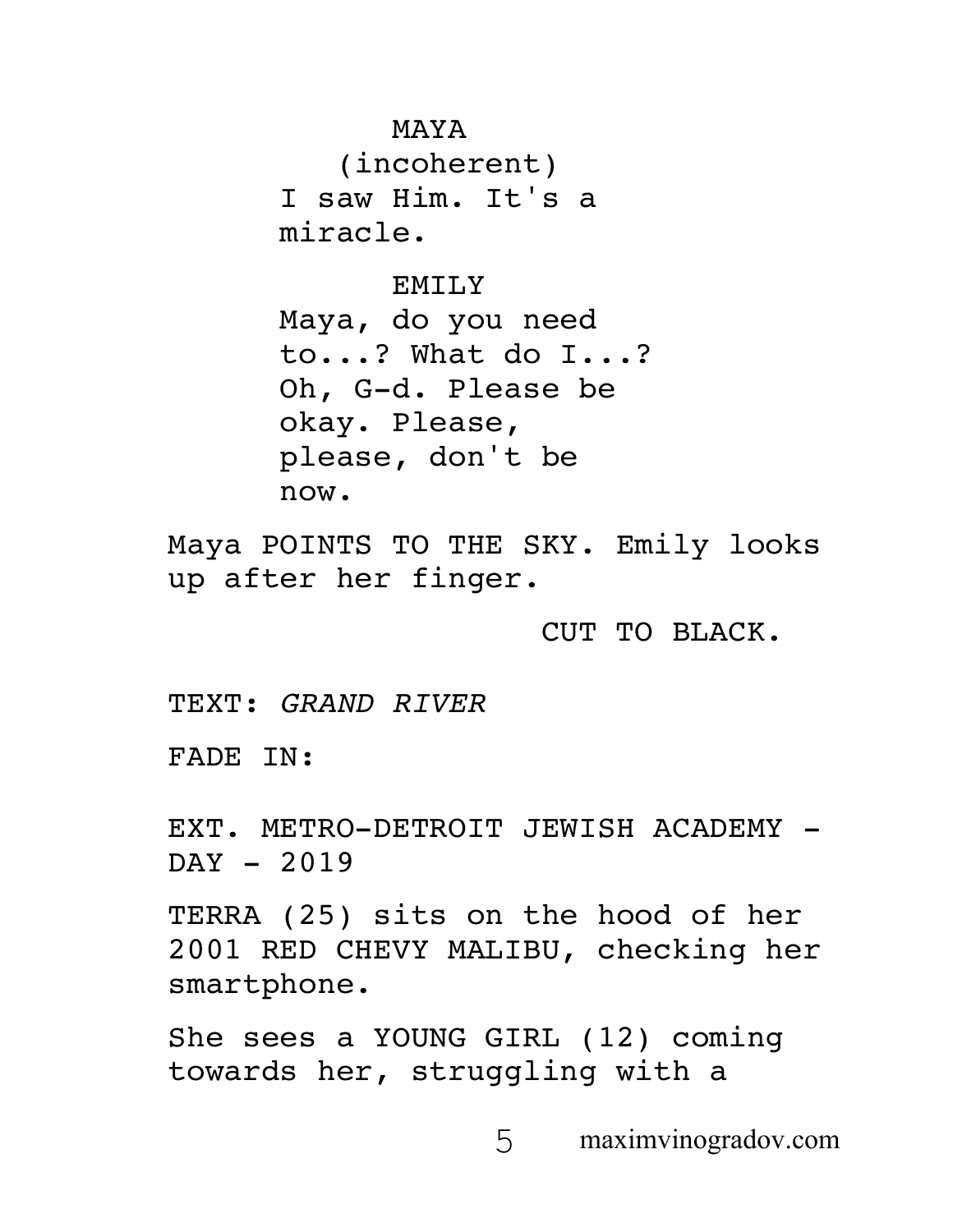ROLLING BACKPACK *and* REGULAR BACKPACK.

Terra makes a quick peek back in the car: the glove compartment is CLOSED. Terra turns back to the Young Girl and approaches with a smile.

> YOUNG GIRL Are you Terra?

> > TERRA

That's me. Lemme help you with those.

YOUNG GIRL Took ya long enough.

Terra takes the backpacks from the Young Girl, giving them a speedy inspection as she drags them to the trunk.

The Young Girl gets to the passenger seat as Terra opens the trunk, plopping in the rolling backpack.

Fast as lightning, Terra UNZIPS the rolling backpack, peeks in, and RE-ZIPS it. Terra grabs the other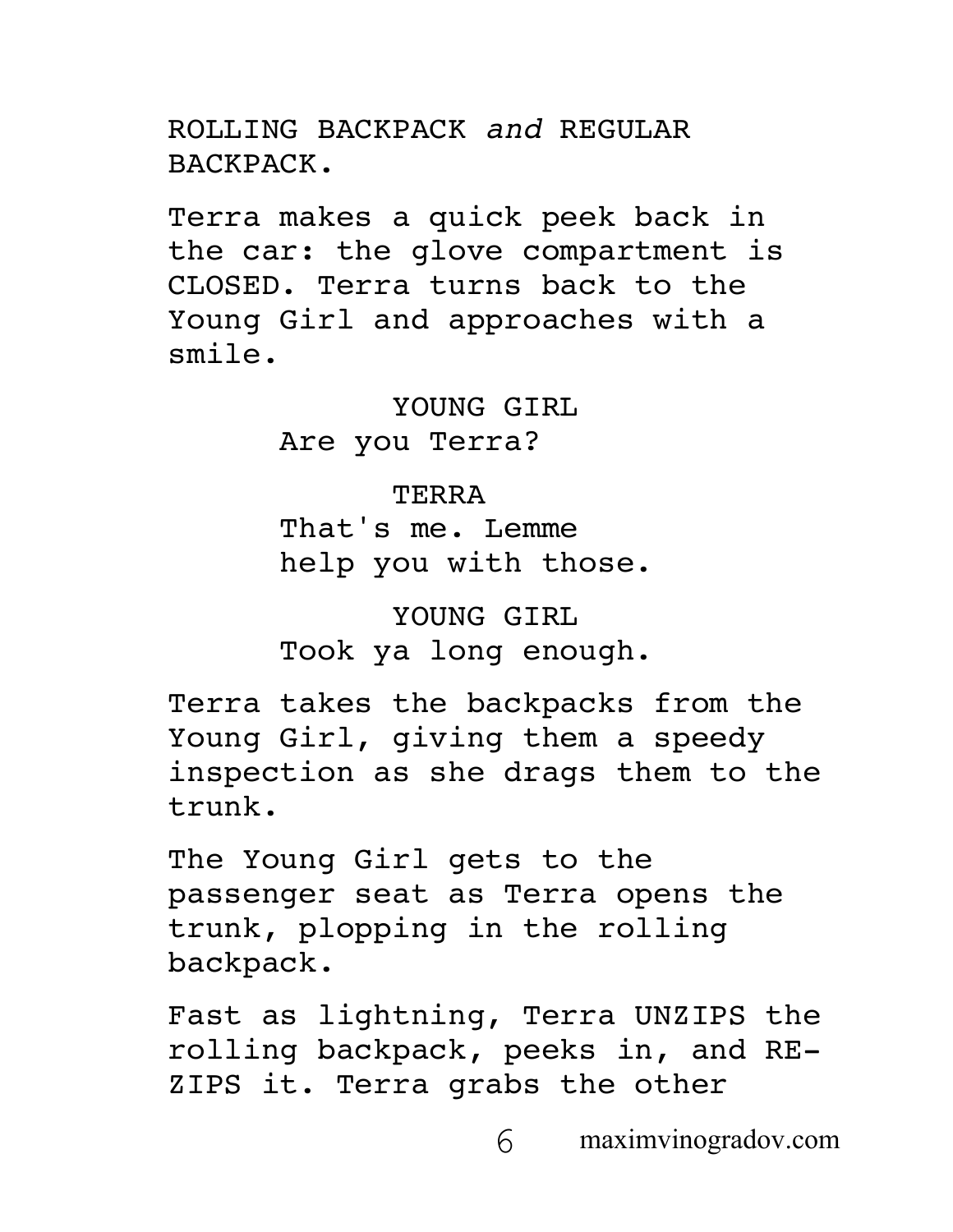backpack, puts it on top of the rolling backpack, UNZIPS, and peeks.

Without even seeing it first, Terra SWIPES A LAPTOP, throwing it in a POUCH in the side of the trunk. She grabs a \$20 BILL and pockets it. She re-zips the backpack, closing the trunk.

EXT. METRO-DETROIT JEWISH ACADEMY - MOMENTS LATER

The red Malibu DRIVES OFF, having been WATCHED by an older Maya (10), who waits with an older Emily (12). The LYFT LOGO glows in the back window of the Malibu.

Maya gawks to Emily, who missed the pickpocket. Emily looks to the sidewalk, morose. Maya turns to face the disappearing Malibu, coming up with something.

INT. TERRA'S CAR - LATER

Terra slows down as they reach the Huntington Woods suburb, Terra's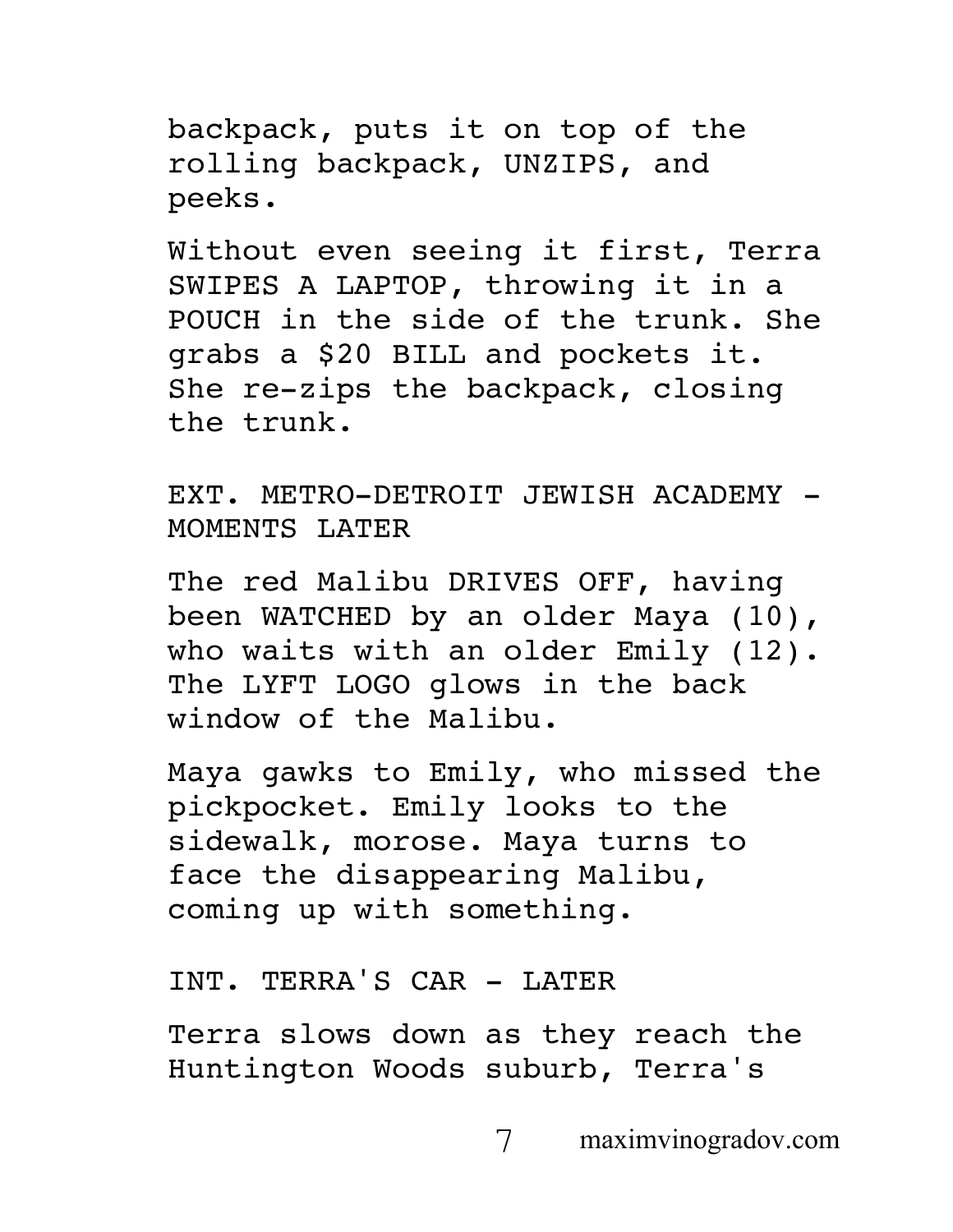mounted smartphone saying they're TWO MINUTES AWAY. The Young Girl is ASLEEP.

Terra sees that the Young Girl's sweating in her sleep. Terra turns the A/C up a tiny bit.

EXT. HUNTINGTON WOODS SUBURB -LATER

Terra pulls both backpacks out of the trunk, placing them on the road, as the Young Girl collects them.

#### TERRA

Need me to carry these in your house?

YOUNG GIRL

I can do it.

#### TERRA

You're paying me to be helpful - however I can be that.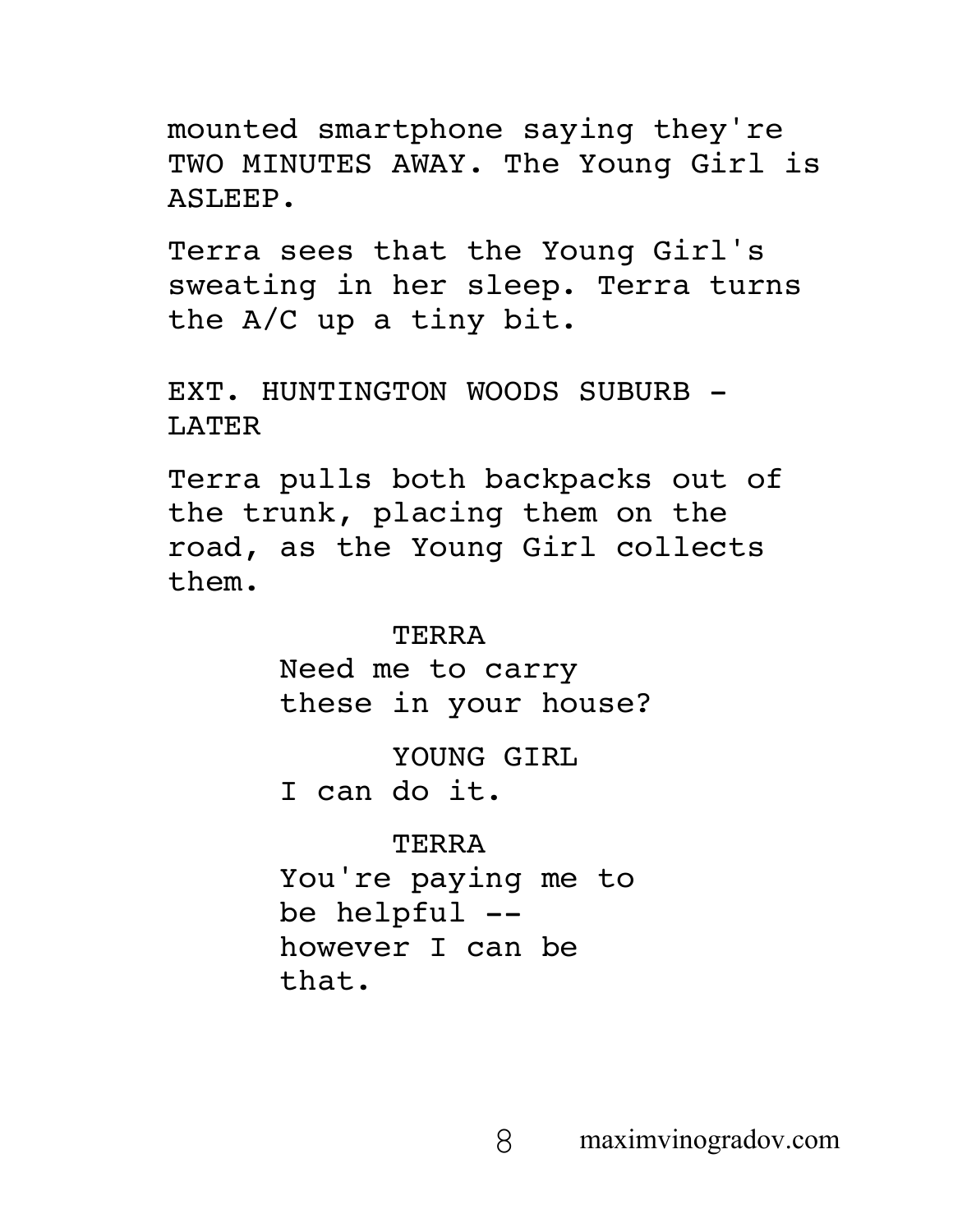The Young Girl frowns at Terra, weirded out. She rolls her backpack up the driveway as Terra watches.

The Young Girl reaches her front door, struggling to open it. Terra's about to advance when the Girl successfully unlocks it. Terra nods and heads back to her car.

INT. TERRA'S CAR - MOMENTS LATER

Terra sits, opening her glove compartment, revealing a trove of JEWELRY, PILL BOTTLES, WEED BAGGIES, and CASH.

She deposits the \$20 bill.

INT. LEVIN HOUSE - MAYA'S ROOM - **NIGHT** 

Maya lies in bed, thinking. She looks to an OPENED ENVELOPE on her nightstand. It's got yellowing paper and "MAYA LEVIN" in browning cartography.

The room is covered wall-to-wall in BOOKS, all of their covers flashing a PULITZER, MAN BOOKER, NEWBERY,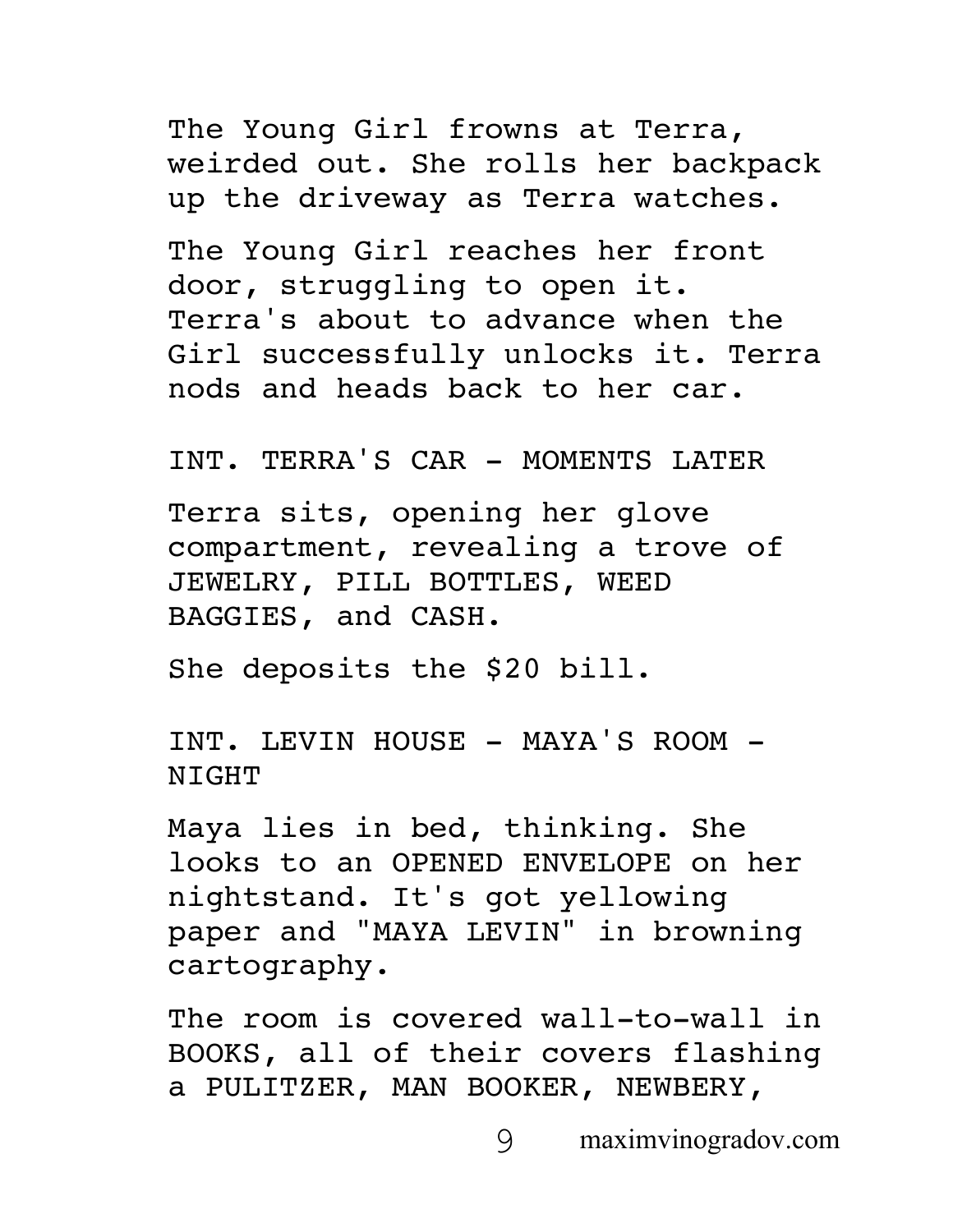etc. There are MAPS of different countries from opposite corners of the world with THUMBTACKS in the old locations for the Ancient Wonders: Pyramids of Giza, Temple of Artemis, etc.

INT. LEVIN HOUSE - EMILY'S ROOM - SAME TIME

Emily sits in bed, looking to her open doorway. Her room is tidy to the the point of uninhabitance.

The house is dead quiet as Emily stands. Just as she does so, Maya ARRIVES in her doorway. Emily quickly sits.

The two stare at one another for a moment, melancholic and exhausted. Maya goes to Emily's bed, lying down and throwing the covers over herself. Emily gets under the covers as well.

Maya looks to the wall, Emily worriedly looks to Maya, staring holes into her back.

#### EMTI<sub>.</sub>Y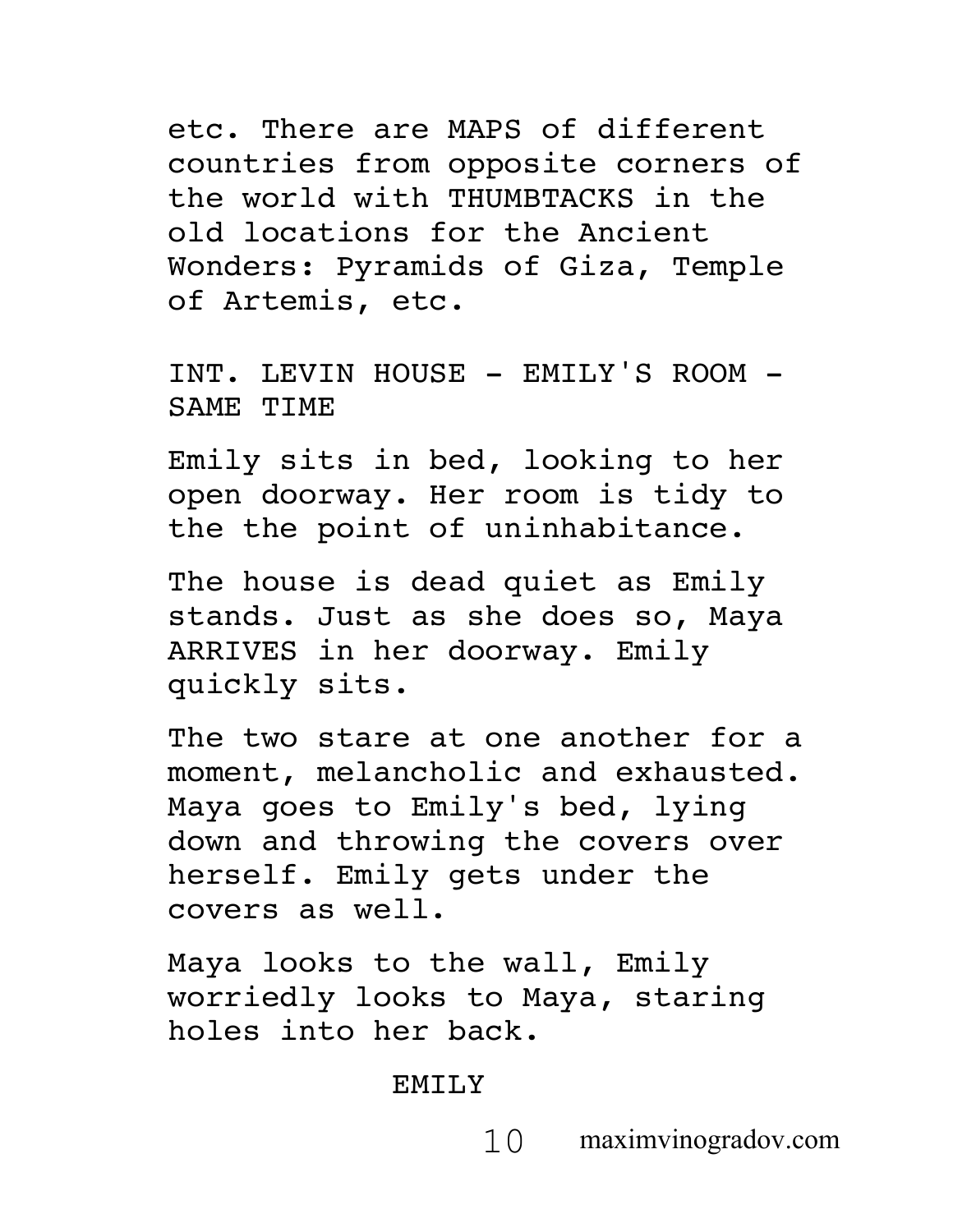### I'm here still.

Maya doesn't respond, just looks at the blank wall.

INT. TERRA'S CAR - NIGHT

Terra sits, bored, as a podcast plays on her car speakers.

Terra gets a *DING!* on her smartphone. She looks, and it's a ride request from the far away Farmington Hills. She taps "DECLINE", looking to the massive houses around her, waiting.

EXT. LEVIN HOUSE - DRIVEWAY -**MORNTNG** 

Emily drops her backpack and inspects the wheels of the family 2019 CADILLAC CT6. All the tires are DEFLATED. Emily looks to Maya, who stands on the edge of the driveway, swiping through a SMARTPHONE.

Maya's on the LYFT APP. She gets a new driver for a route to the school, takes a look at him, and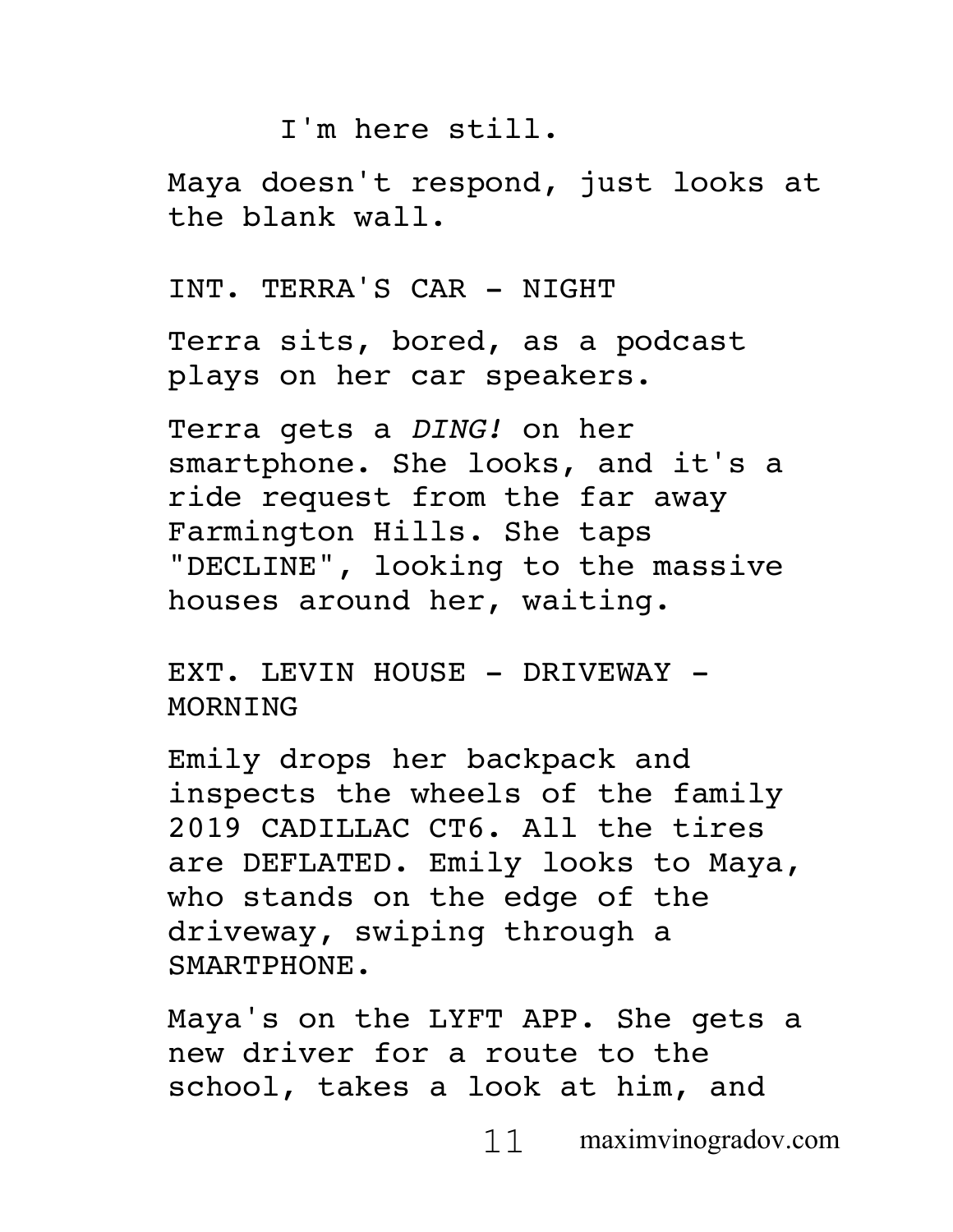CANCELS. She orders another Lyft. She waits. New driver. Looks. CANCELS.

Emily grabs her backpack and goes to Maya, who squints at the smartphone, smiling: she FINALLY got TERRA WITH THE RED CHEVY MALIBU. Maya pockets the phone as Emily reaches her.

> EMILY Dad's too dense to get when you're up to something.

MAYA He doesn't care.

EMILY Stop fishing for indirect praise.

MAYA He's got his own Lyft to work. (re: smartphone) Won't be missing *one*  phone for the day.

EMILY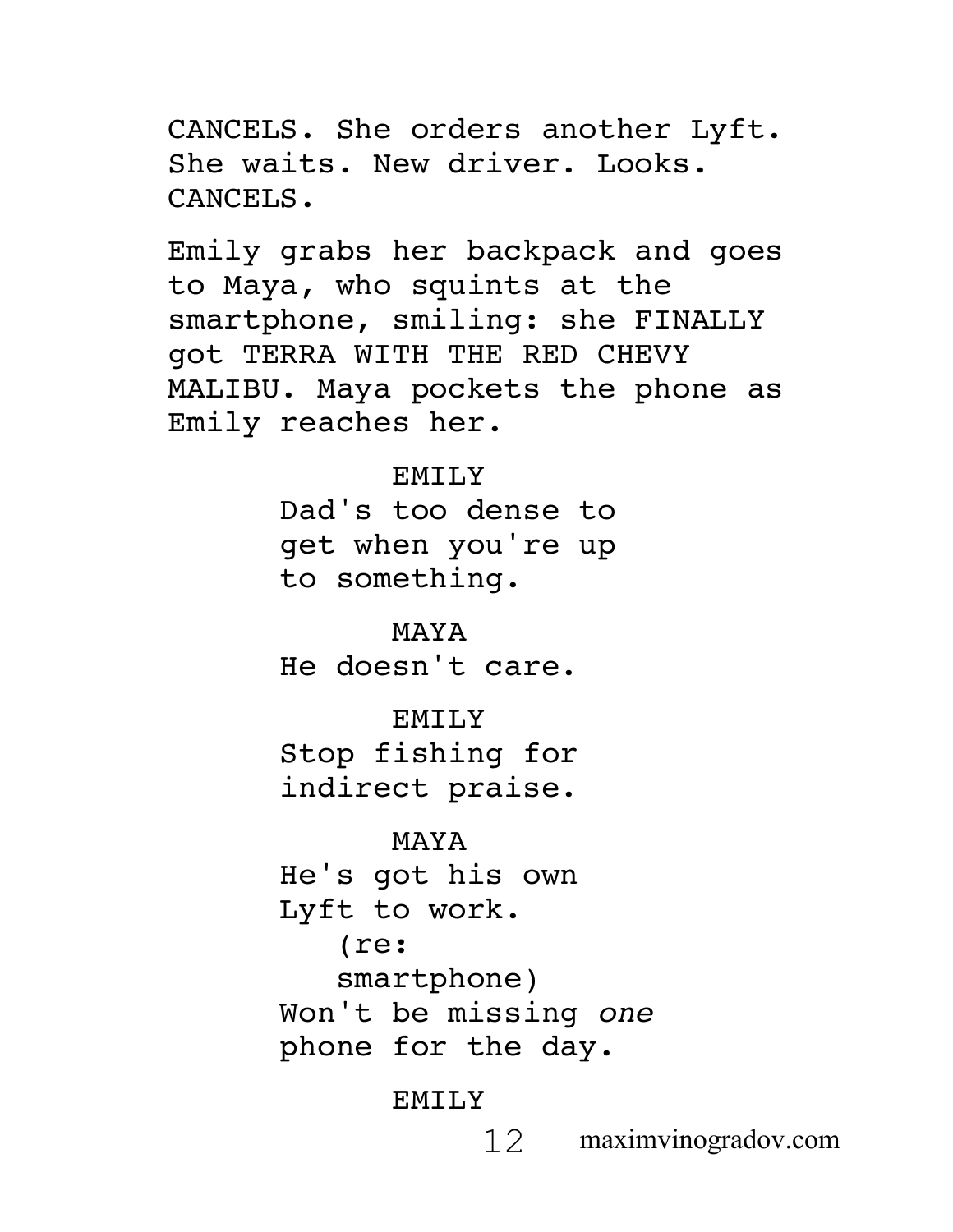13 maximvinogradov.com Just for the *day*, yeah? Maya smirks. Her sister's the only one who can follow her. EMILY For someone who thinks they're the messiah, you're an asshole. MAYA For someone so intent on me sleeping in the same room as you, you're a heavy sleeper. Emily tries to respond, but sighs. **EMILY** Maya... Just tell me this isn't anything... y'know... irreversible you're about to do. MAYA If you believe that any act can have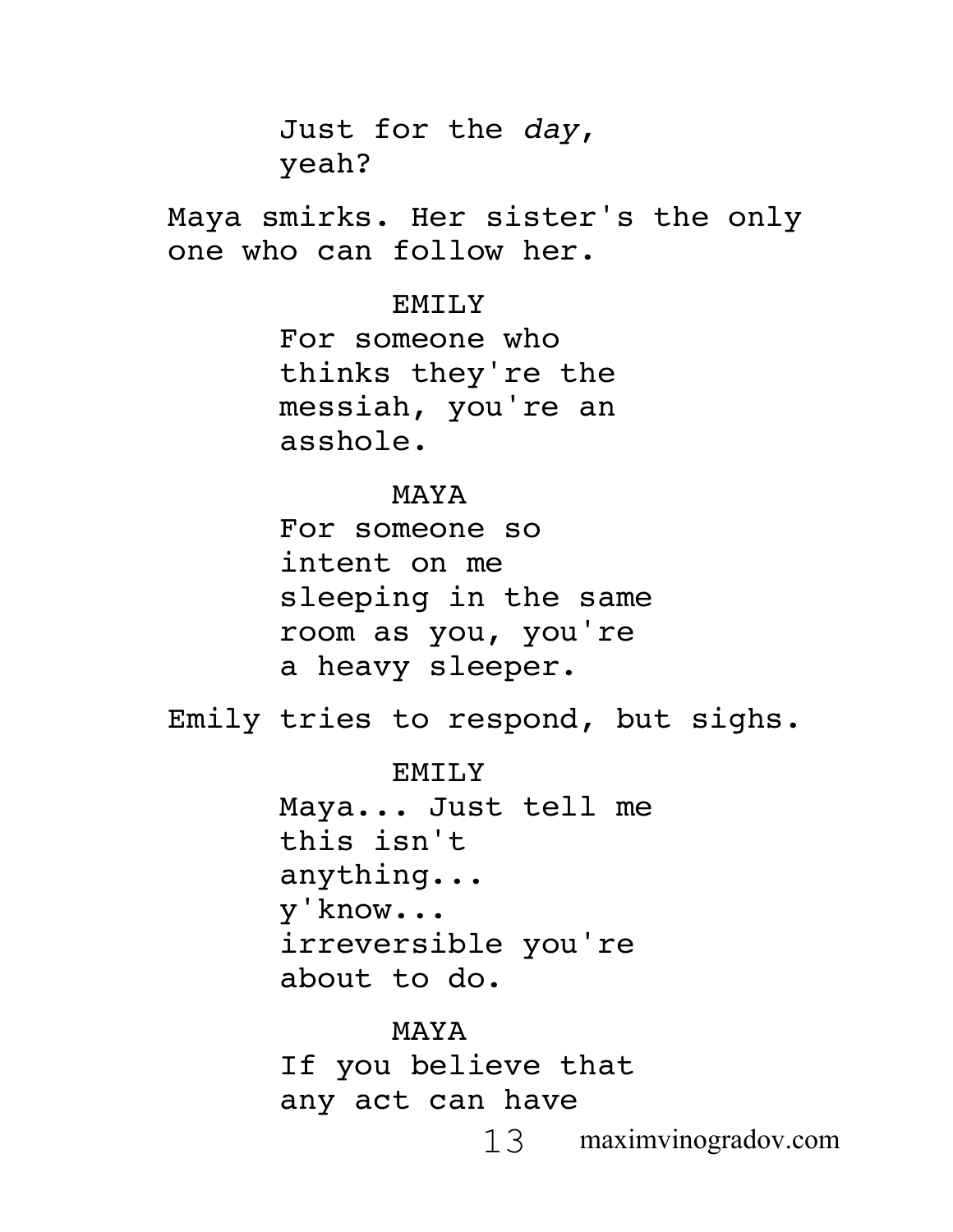permanent consequences, then all acts do -- And I don't think I'm the *messiah*.

Maya takes Emily's hand. Emily sighs and grips back.

INT. TERRA'S CAR - MORNING

Terra arrives at the address for a "JOSHUA," seeing Maya and Emily on the driveway. Terra pumps her fist under the wheel and parks the car.

EXT. LEVIN HOUSE - DRIVEWAY -MOMENTS LATER

Emily and Maya watch as Terra gets out of the car.

> TERRA (charismatic) Which one of you is Joshua?

Neither of the girls laugh. Maya walks to Terra.

MAYA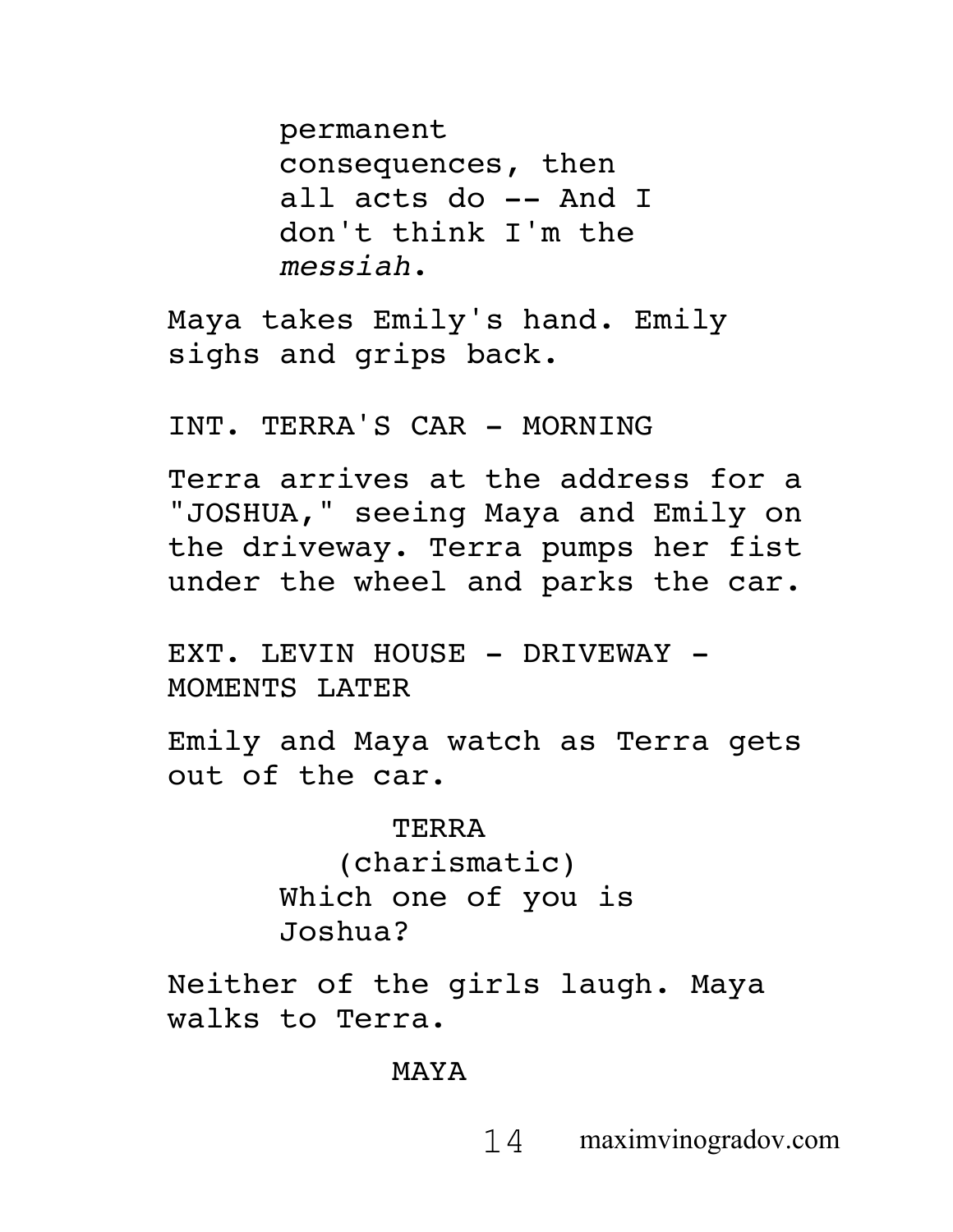(extending hand) Maya Levin. My sister and I need a ride to school. Terra shakes as Emily walks past Maya and goes to the backseat door. TERRA (jumping to Emily) I can help you with your backpack! EMILY I got it. TERRA No, really! You're paying me to! EMTI<sub>.</sub>Y Thank you. I got it. TERRA Come on! It'll be fun! Like I'm your valet!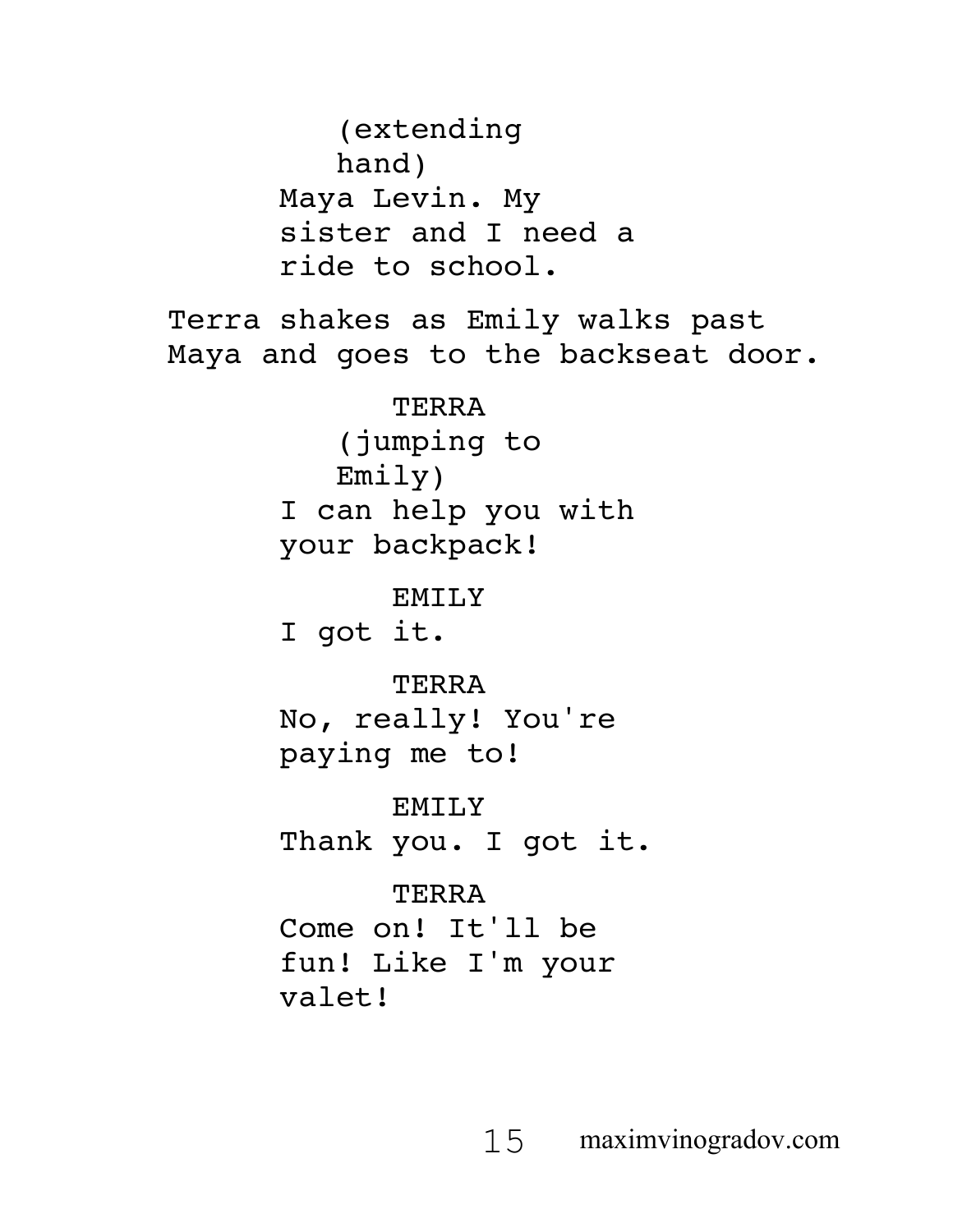Emily pauses outside the backseat door, not smiling. Still staring at Terra, she pulls at the handle.

MAYA

(to Terra) It's been a rough morning -- our dad's car was vandalized. Let me ask you: have you ever been convicted of a felony?

Terra frowns, looking back to Maya.

#### TERRA

No.

MAYA

Misdemeanor?

TERRA

No.

MAYA

It's important to tell me the truth: what's the worst thing you've ever done?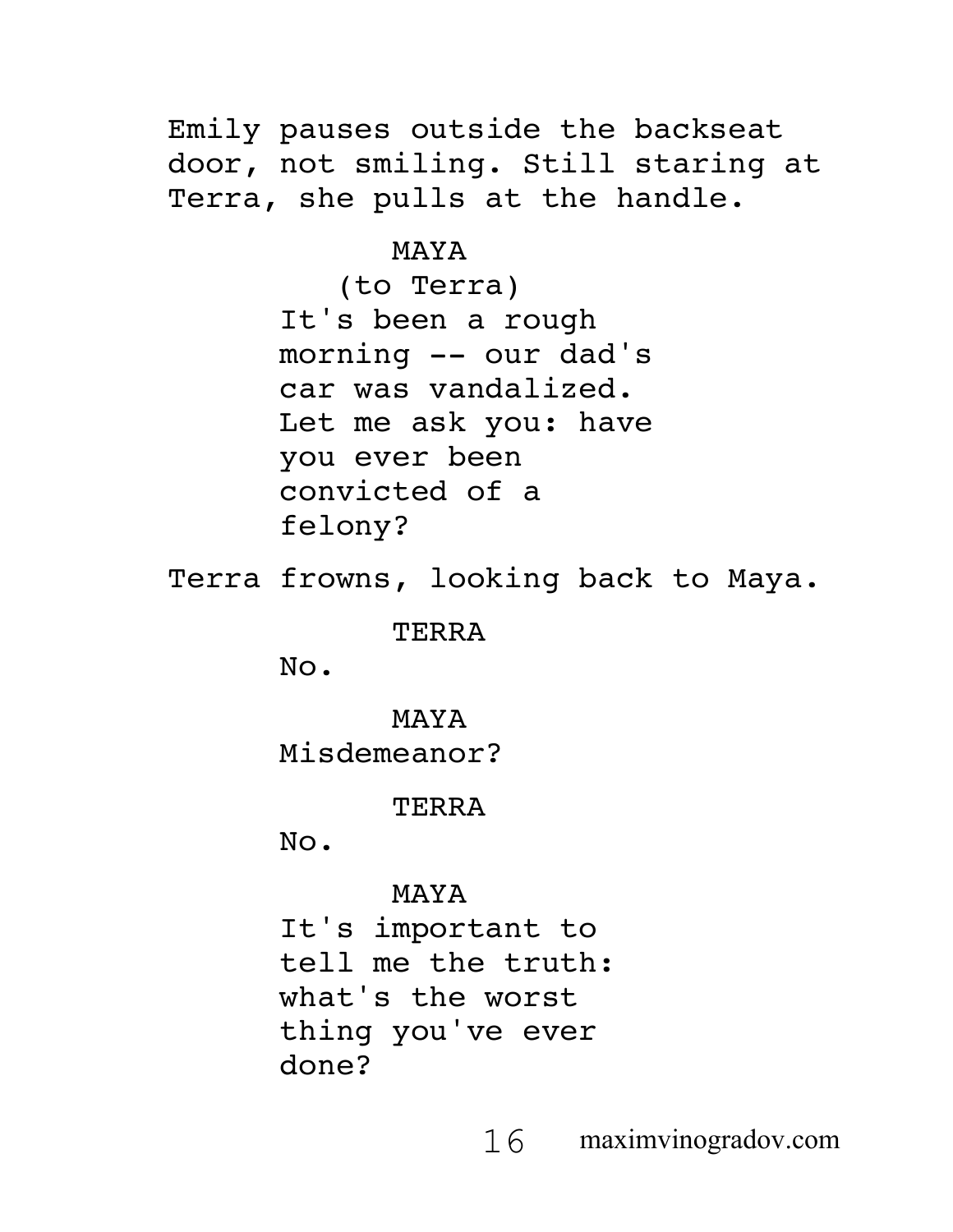Terra stares, a little thrown off.

TERRA All right, kid, let's just get in the car.

Maya stares Terra down. Terra frowns and shifts awkwardly.

Maya's face then LIGHTS UP, happy in her assessment.

> MAYA Perfect! (to Emily) Let's go to school!

Maya goes past Terra as Terra furrows her brow.

> TERRA I can hold your bag in the front seat so you have room.

Maya shakes her head, almost scoffing.

INT. TERRA'S CAR - LATER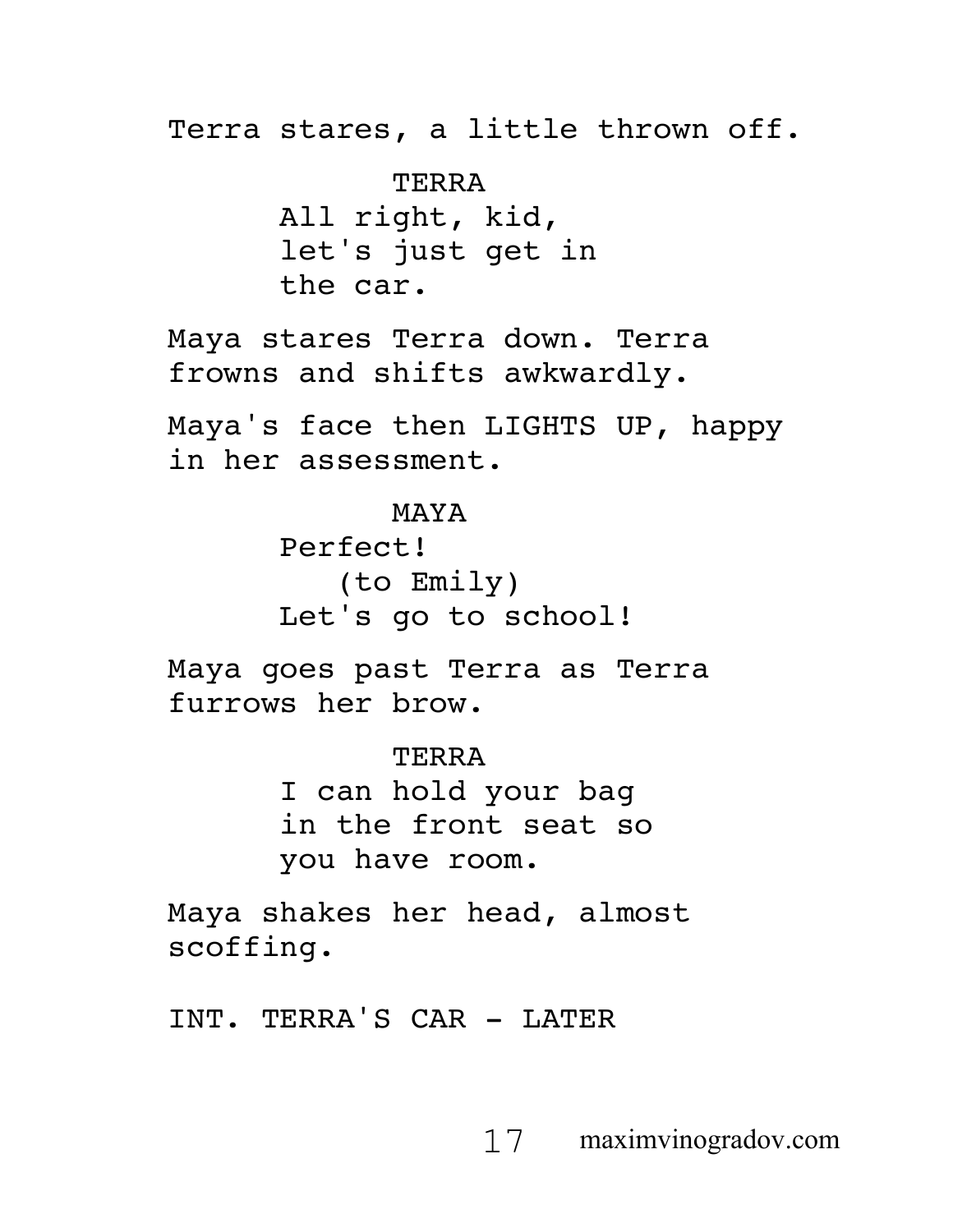Terra drives. She looks in the rearview, seeing Emily and Maya with their backpacks on their laps.

> TERRA You two gonna need a ride back after school, too?

MAYA Stop right here.

Emily and Terra both frown.

TERRA

What?

MAYA

(holding mouth) I have food poisoning -- I'm going to vomit in your car!

TERRA What are you talking about?

Maya fakes a dry heave. Terra PULLS OVER.

TERRA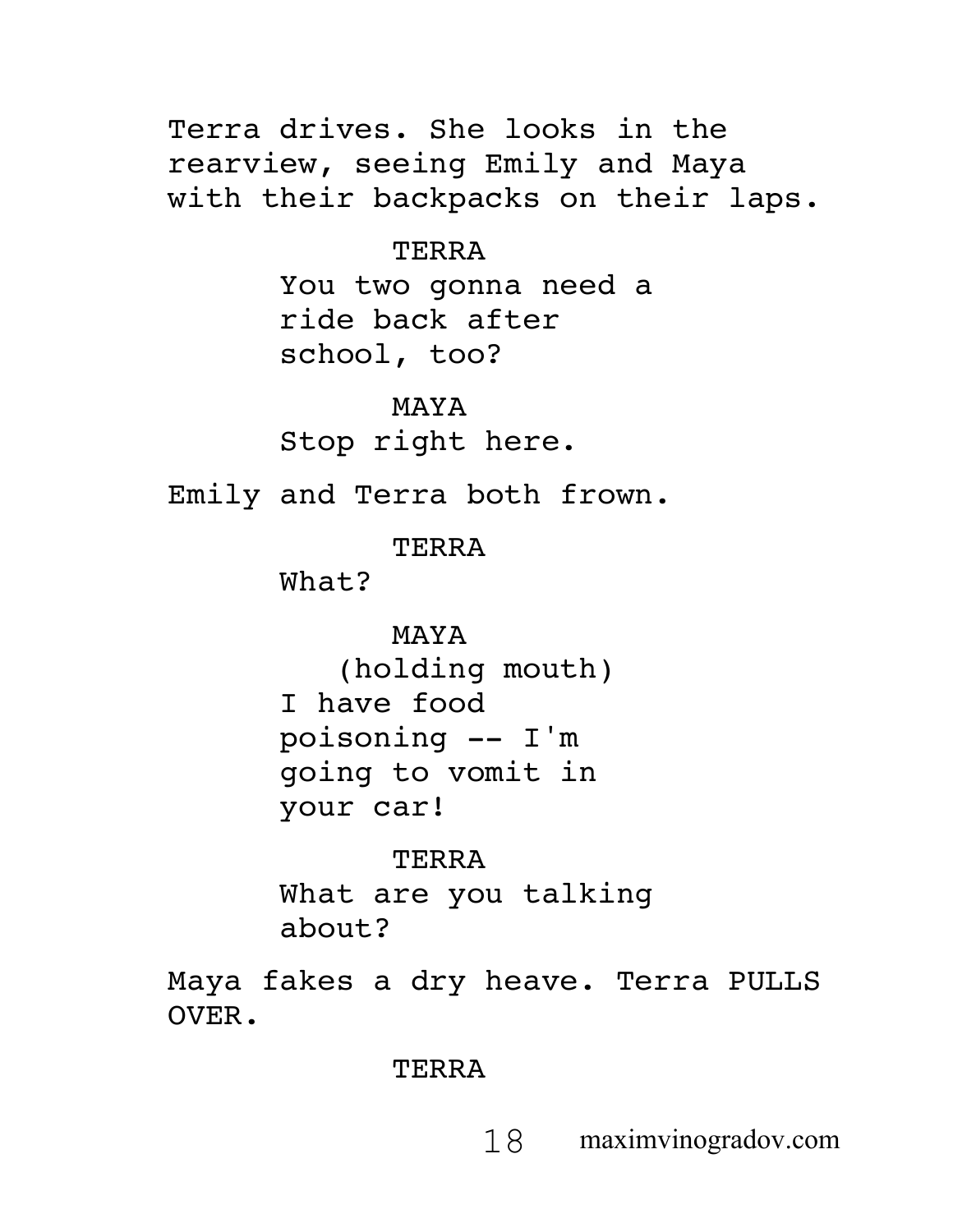# Woah, just  $--$  !

Maya manually unlocks the door as the car HALTS.

EXT. HUNTINGTON WOODS STREET -**CONTINUOUS** 

Maya jumps into a bush, pulling out TWO PACKED DUFFEL BAGS.

INT. TERRA'S CAR - MOMENTS LATER

Maya opens the back door, throwing both bags on top of a STUNNED EMILY. The bags say "JORDYN'S JAMBOREE -- 3/14/15".

> EMILY Maya! You little -- (to Terra) Ma'am, don't listen to her!

Maya then hops into the passenger seat.

> TERRA (surprised) Hey, what's going on, friend?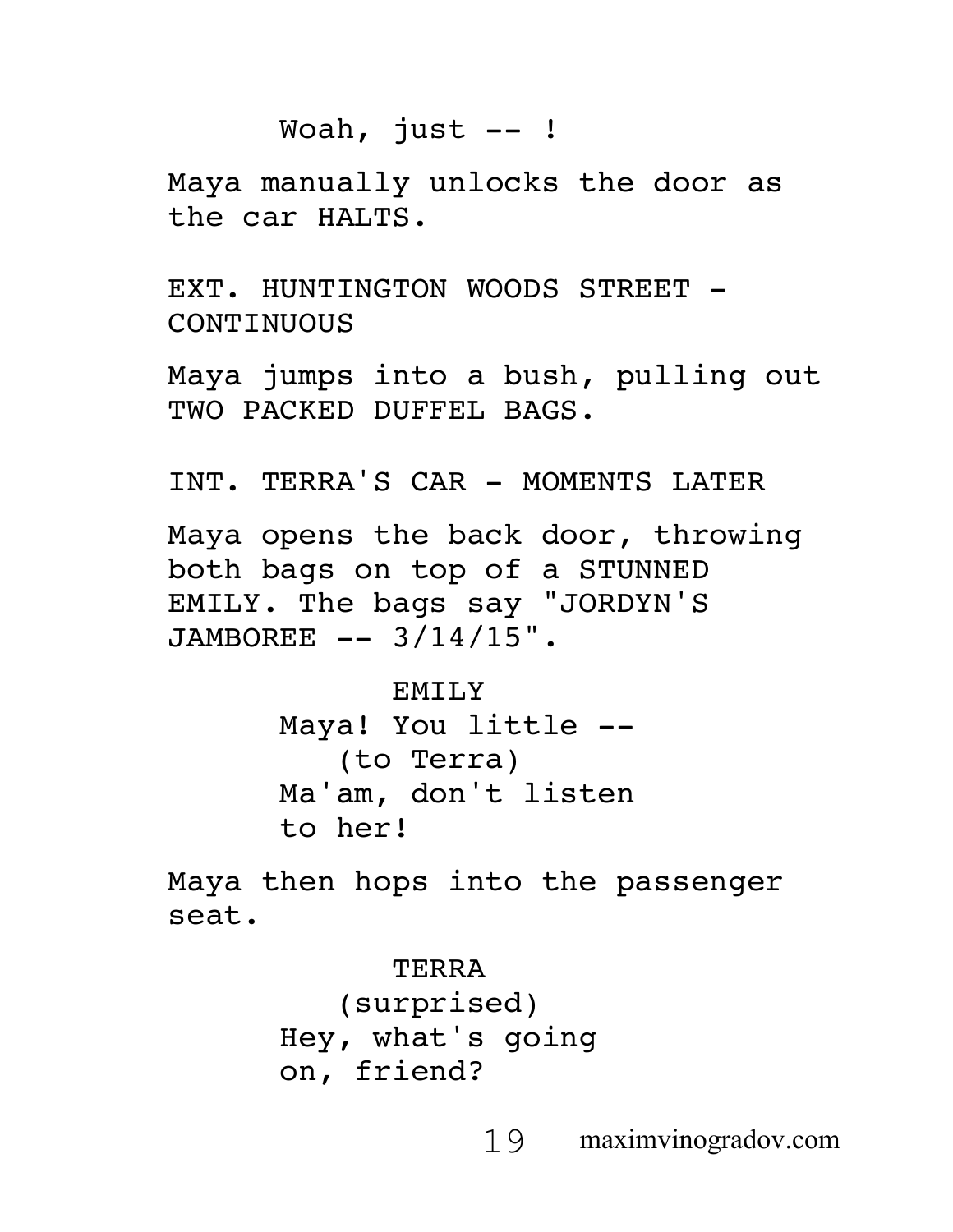MAYA

I'm feeling better - - keep driving but pull past the drop off line.

**TERRA** 

 $T$ 'm...

Terra sees cars behind her and pulls forward, but continues the route on her phone.

## EMILY

Maya, you're not roping a stranger into your cries for help.

MAYA

They're not cries for help, they're part of G-d's plan.

## **EMILY**

I'm older than you - - I am nearly a *woman* -- and I am telling you right now to --

## MAYA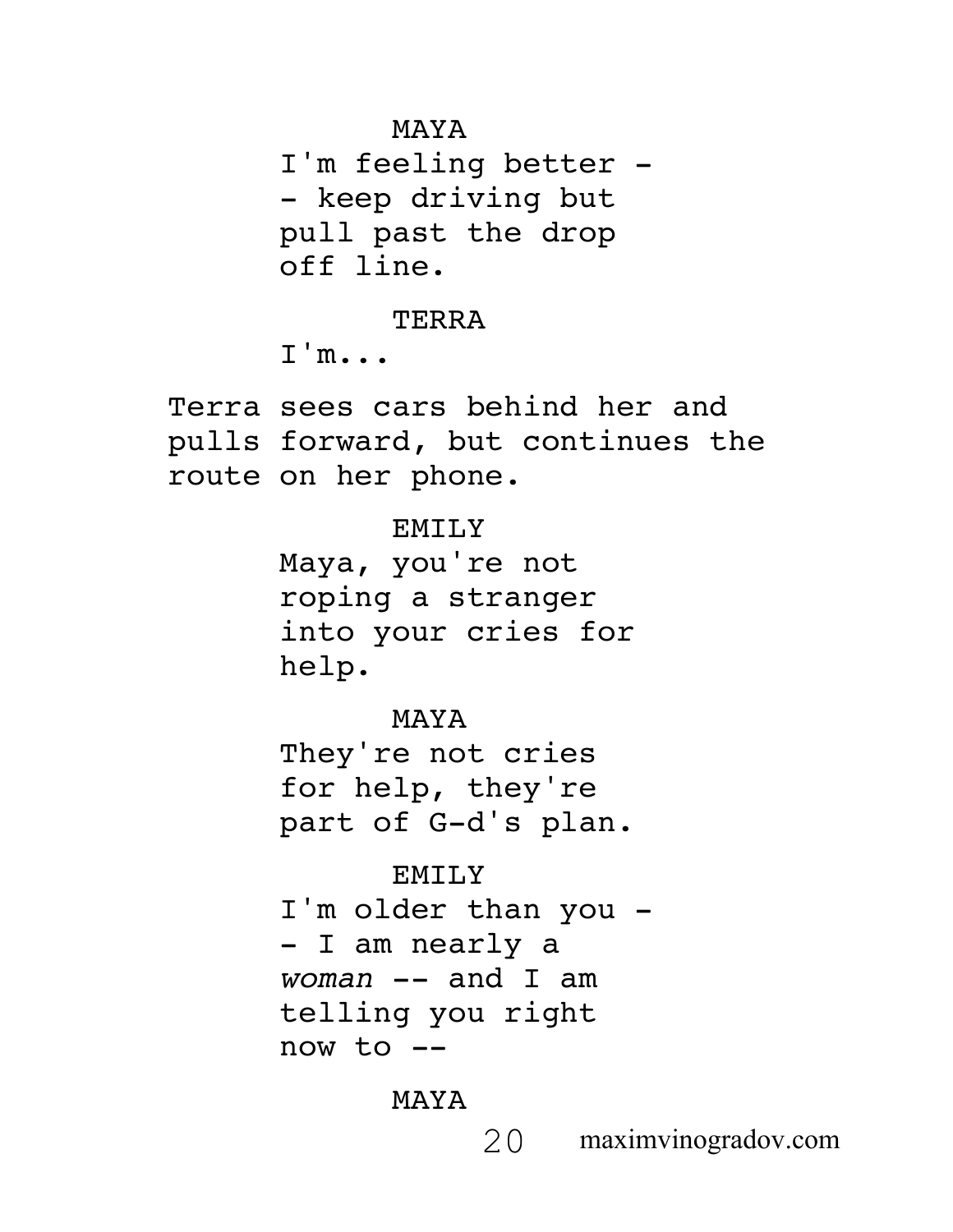Not until I'm hoisting a chair, you're not.

TERRA Is everything good?

Maya looks around the car.

#### MAYA

(to Terra) *This* neighborhood at *this* time is ideal for a certain business practice, wouldn't you say? (looking ahead) That's the pick-up line. Don't get in it. We're changing

course.

Maya opens the arm rest, which Terra quickly snaps down. Terra gets into the pick-up line.

### **TERRA**

## Excuse me?

21 maximvinogradov.com Maya opens the arm rest again, causing Terra to shove it down again. Maya opens it again, Terra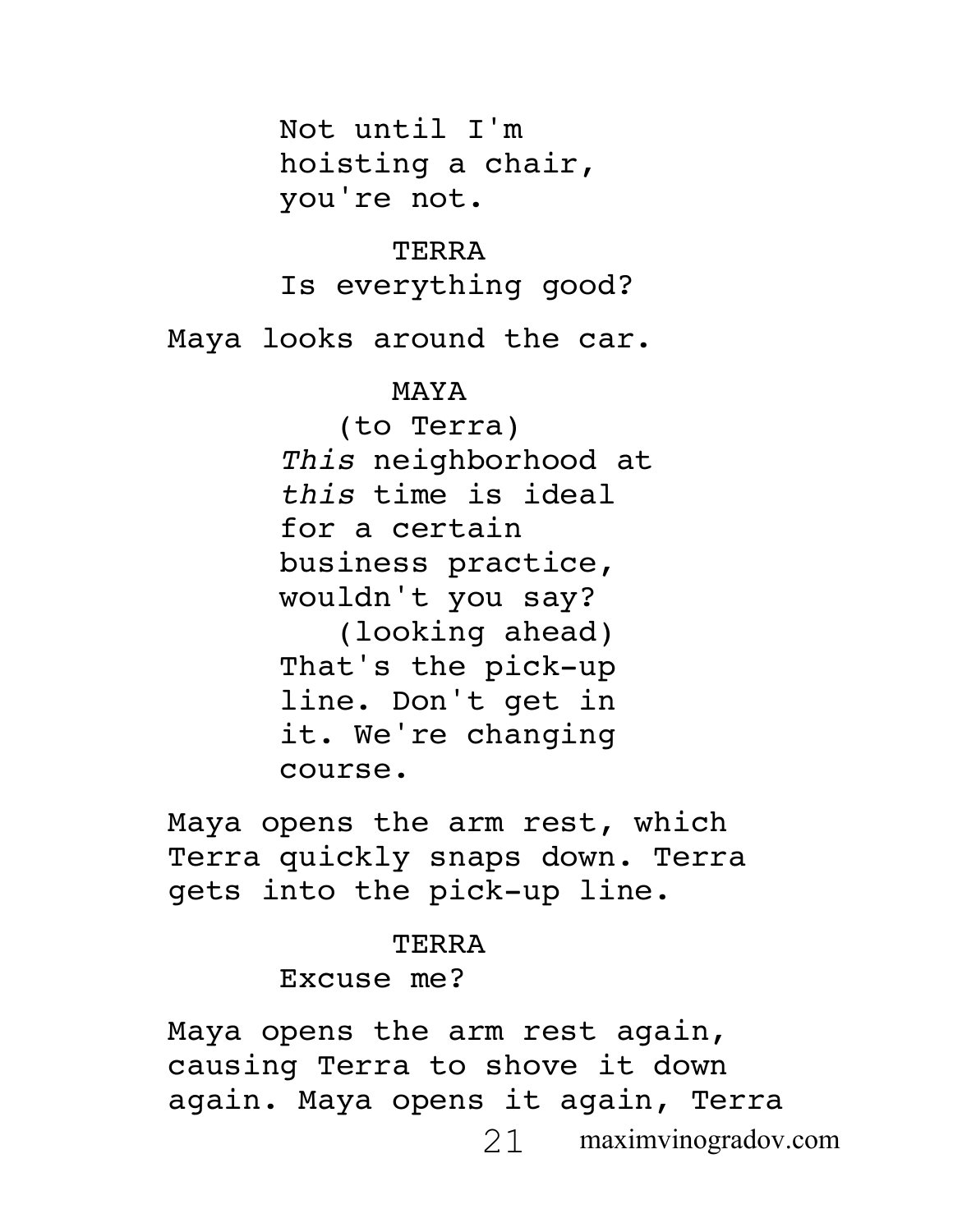shoves it down, now holding her arm down on it, gawking at Maya. Maya then smiles and opens the glove compartment, revealing TERRA'S STOLEN STASH. Terra's EYES GO WIDE as Maya beams. MAYA Do you have a prescription for these stolen pills? EMTI<sub>.</sub>Y (blown away) Oh, no... **TERRA** How did you...? Terra slams the glove compartment shut, looking to see if any of the kids on the sidewalk noticed. TERRA Woah, woah, woah! This ride's over! Get out!

MAYA